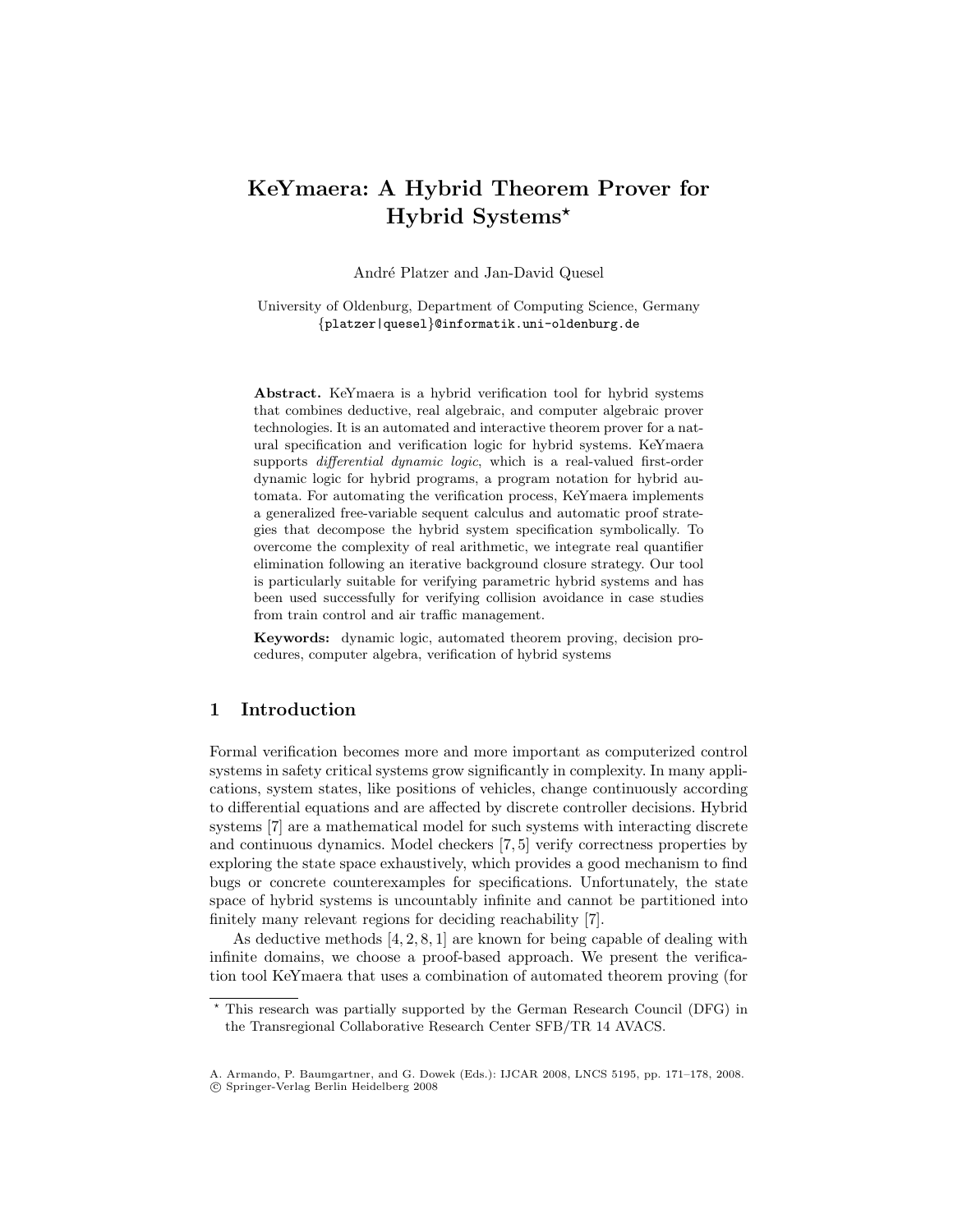#### 172 André Platzer and Jan-David Quesel

symbolically decomposing and executing system models), real quantifier elimination [3] (for handling the arithmetic of hybrid systems), and symbolic computations in computer algebra systems (for handling differential equations of continuous evolutions). As the central concept, our tool implements an axiomatization of the transition behavior of hybrid systems in the form of the sequent calculus for the differential dynamic logic  $d\mathcal{L}$  [12, 13]. KeYmaera provides proof strategies that automate the verification process to a large extent. In several realistic applications, the proof construction is even completely automatic, e.g., for proving collision avoidance of trains or aircraft.

In addition, theorem proving in combination with the equivalence-transformations of quantifier elimination enables us to verify highly parametrized hybrid systems and even to discover safety-critical parameter constraints. The traceability gained by the deductive symbolic system decomposition enables the user to use his system knowledge for projecting the obtained constraints on the free parameters of the system to the relevant cases. Since the underlying logic  $d\mathcal{L}$  and its compositional proof calculus are natural and intuitive, even computationally intractable problems can be verified with selective user guidance in KeYmaera.

In this paper, we describe the theorem prover KeYmaera and the various techniques that it combines for verifying hybrid systems. KeYmaera consists of ca. 186, 000 lines of Java code and 141 optimized proof rules, including rules for symbolic decomposition, propositional logic, first-order logic, and simplification.

# 2 KeYmaera Verification Tool for Hybrid Systems

KeYmaera is a deductive verification tool for hybrid systems. We have implemented KeYmaera as a combination of the deductive theorem prover KeY [2] with the computer algebra system Mathematica, see Fig. 1. KeY is an interactive theorem prover with a user-friendly graphical interface for proving correctness properties of Java programs. We generalize KeY from discrete systems to hybrid systems by adding support for the differential dynamic logic  $d\mathcal{L}$  [12, 13], which is a dynamic logic  $[6]$  that provides a natural way to formalize properties of the states reachable by following the dynamics of hybrid systems. With this, KeYmaera can prove correctness, safety, controllability, reactivity, and liveness properties of hybrid systems.

In discrete KeY, rule applications are comparably fast, but in KeYmaera, proof rules that use decision procedures for real arithmetic can require a sub-



Fig. 1. Architecture and plug-in structure of the KeYmaera Prover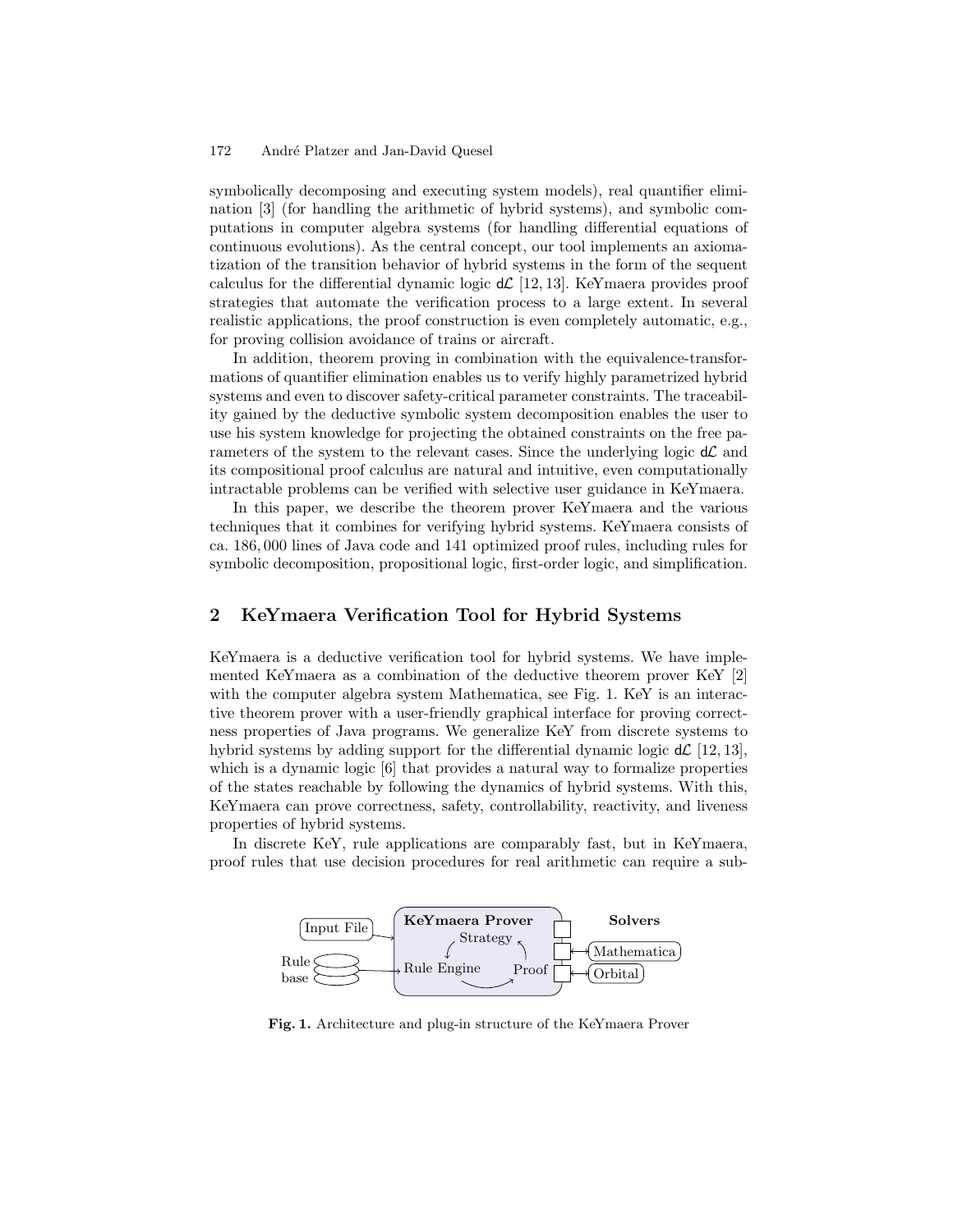

Fig. 2. Screenshot of the KeYmaera user interface

stantial amount of time to produce a result. To overcome this, we have implemented new automatic proof strategies for the hybrid case that navigate among computationally expensive rule applications.

We have implemented a plug-in architecture for integrating multiple implementations of decision procedures for the different fields of arithmetic handling, cf. Fig. 1. We integrate arithmetical simplification and real quantifier elimination support by interfacing Mathematica. Symbolic solutions of differential equations, which can be used for handling continuous dynamics, are obtained either from Mathematica or Orbital, a math library for Java developed by the first author.

# 3 Hybrid Systems, Hybrid Automata, and Hybrid Programs

Hybrid systems [7] are mathematical models for systems with interacting continuous and discrete state transitions. The standard description language for specifying the operational behavior of hybrid systems is that of hybrid automata [7]. A hybrid automaton is a finite automaton with real variables that evolve continuously in the automaton locations as specified by differential equations. Additionally, state variables can occur in transition guards and transitions can change the values of the variables. The graph notation of hybrid automata is not compositional, e.g., it is not sufficient to prove properties separately for each location to infer a global system property, as the transition effects have to be taken into account.

Instead, we use a program notation for hybrid automata which is designed to have a compositional semantics that we exploit for verifying systems by symbolic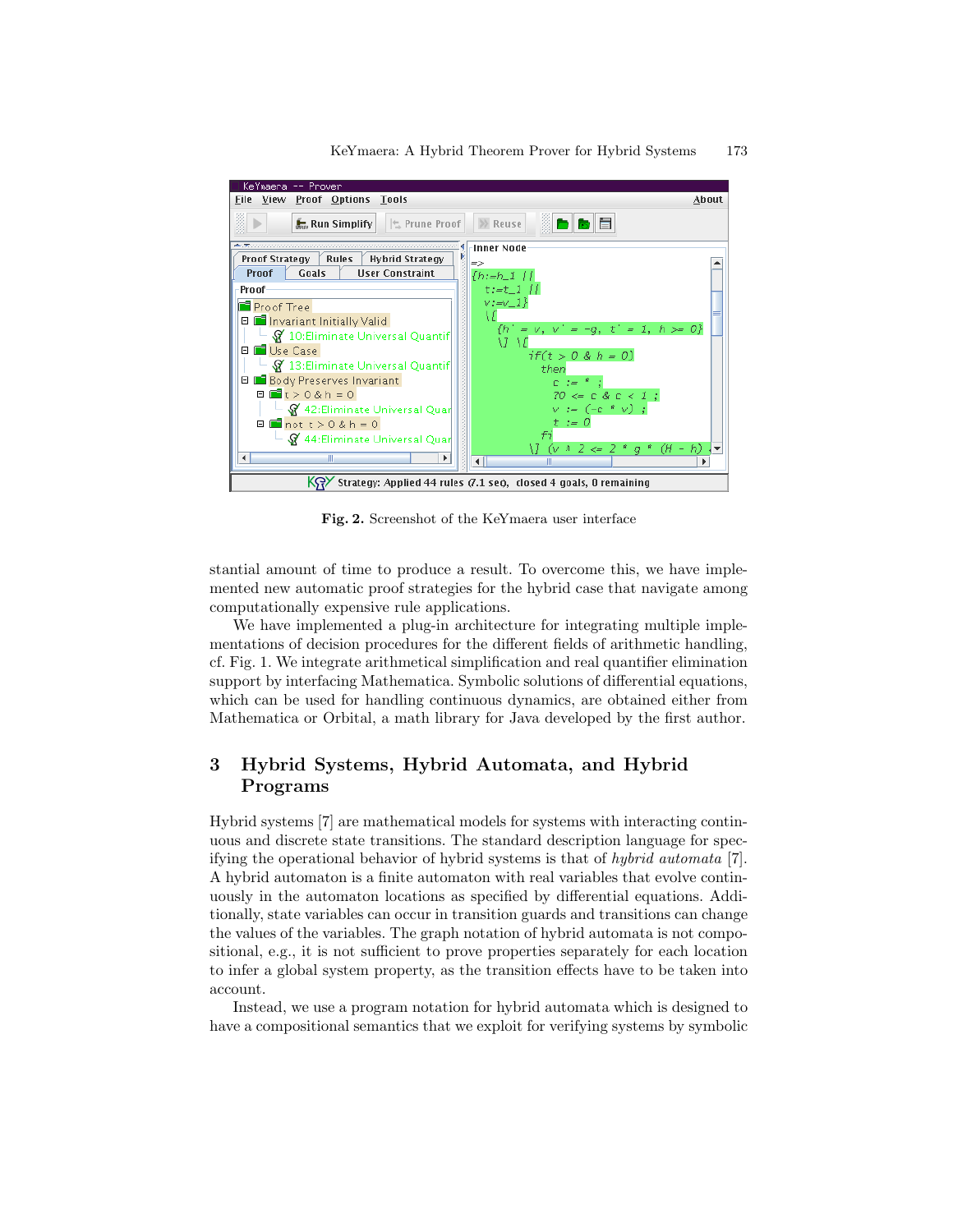#### 174 André Platzer and Jan-David Quesel



Fig. 3. Hybrid automaton of a bouncing ball and corresponding hybrid program

decomposition. Hybrid programs [12, 13] are an extension of discrete regular programs [6] by continuous evolutions. An overview of the syntax and informal semantics of hybrid programs is given in Tab. 1 (where  $F$  is a formula of first-order real arithmetic). Hybrid automata can be embedded into hybrid programs [13].

Example 1. Consider the well-known bouncing ball example. A ball falls from height h and bounces back from the ground  $(h = 0)$  after an elastic deformation. The current speed of the ball is denoted by  $v$ , and  $t$  is a clock measuring the falling time. We assume an arbitrary positive gravity force  $g$  and that the ball loses energy according to a damping factor  $0 \leq c < 1$ . Fig. 3 depicts the hybrid automaton, an illustration of the system dynamics, and the representation of the system as a hybrid program. However, the automaton still enforces infinite bouncing. In reality, the ball can come to a standstill when its remaining kinetic energy is insufficient. To model this phenomenon without the need to have a precise physical model for all involved forces, we allow for the damping factor to change at each bounce. Line 4 of the hybrid program in Fig. 3 represents a corresponding uncountably infinite nondeterministic choice for c, which is beyond the modelling capabilities of hybrid automata.

## 4 Syntax and Semantics of Differential Dynamic Logic

For characterizing states of hybrid systems, the foundation of the specification and verification logic of KeYmaera is first-order logic over real arithmetic. For

| Statement                        | Effect                                                                      |
|----------------------------------|-----------------------------------------------------------------------------|
| $\alpha$ ; $\beta$               | sequential composition, first performs $\alpha$ and then $\beta$ afterwards |
| $\alpha \cup \beta$              | nondeterministic choice, following either $\alpha$ or $\beta$               |
| $\alpha^*$                       | nondeterministic repetition, repeating $\alpha$ $n \geq 0$ times            |
| $x := \theta$                    | discrete assignment of the value of term $\theta$ to variable x (jump)      |
| $x := *$                         | nondeterministic assignment of an arbitrary real number to $x$              |
| $(x'_1 = \theta_1, \ldots,$      | continuous evolution of $x_i$ along differential equation system            |
| $x'_n = \theta_n, F$             | $x_i' = \theta_i$ , restricted to maximum domain or invariant region F      |
| ? F                              | check if formula $F$ holds at current state, abort otherwise                |
| if(F) then $\alpha$              | perform $\alpha$ if F holds, do nothing otherwise                           |
| if(F) then $\alpha$ else $\beta$ | perform $\alpha$ if F holds, perform $\beta$ otherwise                      |

Table 1. Statements of hybrid programs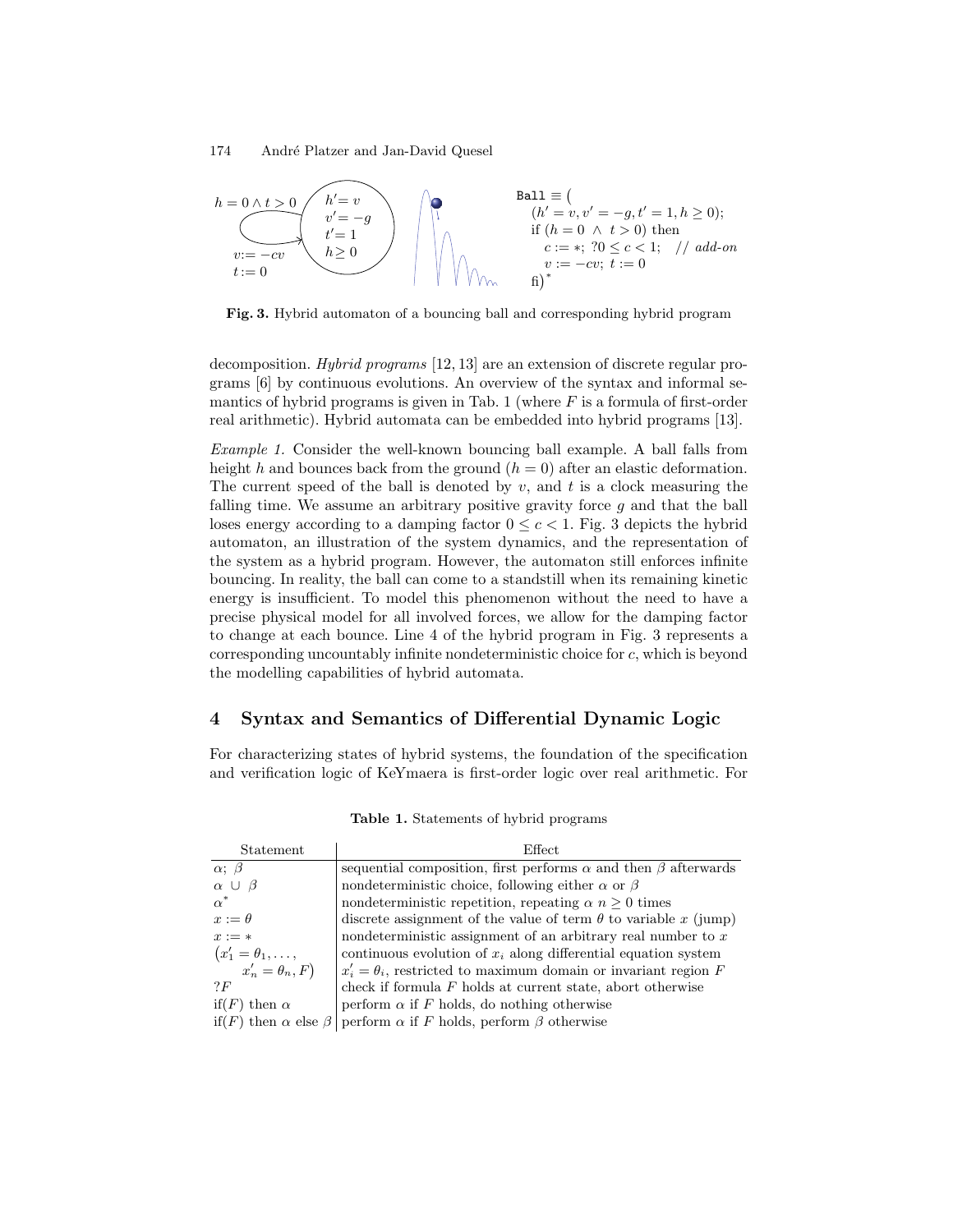expressing correctness statements about hybrid systems, this foundation is extended with parametrized modal operators  $\alpha$  and  $\langle \alpha \rangle$ , for each hybrid program  $\alpha$ . The resulting specification and verification logic is called *differential* dynamic logic  $d\mathcal{L}$  [12, 13].

As is typical in dynamic logic,  $d\mathcal{L}$  integrates operational system models and formulas within a single language. The  $d\mathcal{L}$  formulas are generated by the following EBNF grammar (where  $\sim \in \{ \leq, \leq, =, \geq, \geq \}$  and  $\theta_1, \theta_2$  are arithmetic expressions in  $+,-,\cdot,/$  over the reals):

$$
\phi ::= \theta_1 \sim \theta_2 \mid \neg \phi \mid \phi \land \psi \mid \forall x \phi \mid \exists x \phi \mid [\alpha] \phi \mid \langle \alpha \rangle \phi
$$

The modal operators refer to states reachable by the hybrid program  $\alpha$  and can be placed in front of any formula. Formula  $\alpha | \phi$  expresses that all states reachable by the hybrid program  $\alpha$  satisfy formula  $\phi$  (safety). Formula  $\langle \alpha \rangle \phi$  expresses that there is a state reachable by the hybrid program  $\alpha$  that satisfies formula  $\phi$ .

Example 2. The ball looses energy at every bounce, thus the ball never bounces higher than the initial height. This can be expressed by the safety property  $0 \leq h \leq H$ , where H denotes the initial energy level, i.e., the initial height if  $v = 0$ . As a simple specification, which we generalize to the general parametric case later on, we can verify the following property using KeYmaera:

$$
(h = H \land v = 0 \land 0 \le H \le 4 \land 0 < g \le 2) \rightarrow \text{[Ball]} (0 \le h \le H) \tag{1}
$$

This specification follows the pattern of Hoare-triples. It expresses that the bouncing ball, when started in initial state  $h = H$  etc. always respects  $0 \leq h \leq H$ .

The semantics of  $d\mathcal{L}$  is a Kripke semantics [12, 13] where states correspond to states of the hybrid system, i.e., assignments of real values to all system variables.

### 5 Verification by Symbolic Decomposition

Exploiting the compositional semantics of  $d\mathcal{L}$ , KeYmaera verifies properties of hybrid programs by proving corresponding properties of their parts in a sequent calculus [12, 13]. For instance, the proof for specification (1) splits into a case where the if-statement takes effect and one where its condition gives false so that its body is skipped:

$$
\frac{h = 0 \vdash [v := -cv]h \le H \quad h \ne 0 \vdash h \le H}{\vdash [\text{if } h = 0 \text{ then } v := -cv \text{ fi}]h \le H} \quad \text{by dC rule} \quad \frac{F \vdash [\alpha]\phi \quad \neg F \vdash \phi}{\vdash [\text{if } F \text{ then } \alpha \text{ fi}] \phi}
$$

# 6 Real Arithmetic and Computer Algebra

One challenge when verifying hybrid systems is the handling of intricate arithmetic resulting from continuous evolution along differential equations. If the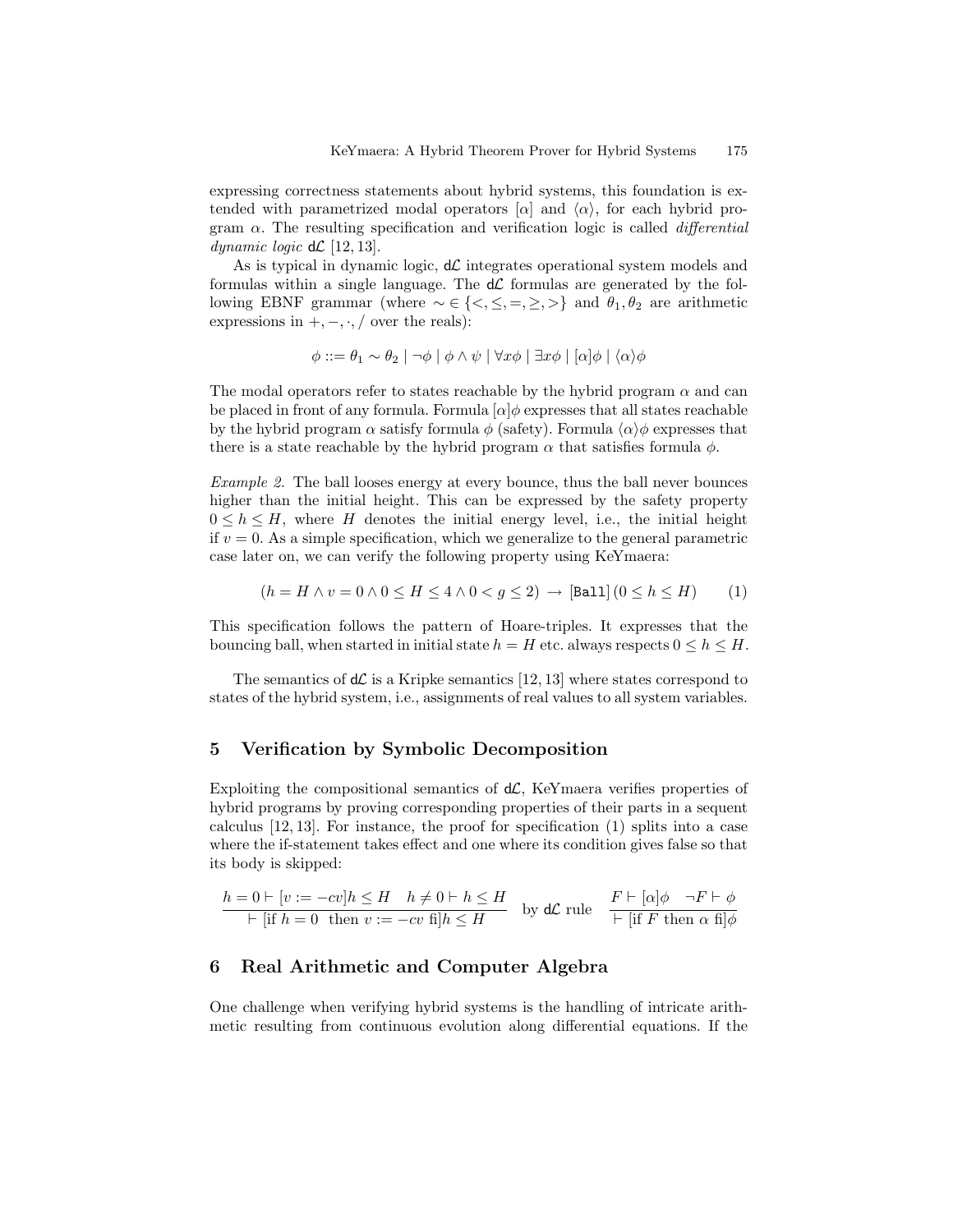#### 176 André Platzer and Jan-David Quesel

computer algebra system does not find a polynomial solution, we handle differential equations by their local dynamics using differential induction [11]. Otherwise, we substitute all occurrences of the evolution variables by their solutions at position  $\tau$ . There, the fresh variable  $\tau$  represents the evolution duration and is universally quantified for proving  $\alpha$  and existentially quantified for  $\langle \alpha \rangle \phi$ . Additionally, for all times in between 0 and  $\tau$  the invariant must hold. Using the solution of the differential equation, the property  $h \leq H$  in the proof of Example 1 yields:

...+ 
$$
\forall \tau \ge 0
$$
 ( $(\forall \tilde{\tau} (0 \le \tilde{\tau} \le \tau \rightarrow \frac{-g}{2} \tilde{\tau}^2 + \tilde{\tau} v + h \ge 0)) \rightarrow \frac{-g}{2} \tau^2 + \tau v + h \le H)$  (2)

The inner quantifier checks if the invariant region  $h \geq 0$  is respected at all times during the evolution. The symbolic decomposition rules of  $d\mathcal{L}$  result in quantified arithmetical formulas like (2). KeYmaera handles them using real quantifier elimination [3] as a decision procedure for real arithmetic, which is provided, e.g., using a seamless integration of KeYmaera with Mathematica.

### 7 Automation and Iterative Background Closure

KeYmaera implements a verification algorithm [10] that decomposes  $d\mathcal{L}$  formulas recursively in the  $d\mathcal{L}$  calculus. For the resulting arithmetical formulas, real quantifier elimination can be intractable in theory and practice. Experiments show that neither eager nor lazy calls of background solvers are feasible [10]. Due to the doubly exponential complexity of real quantifier elimination, eager calls seldom terminate in practice. For lazy calls, instead, the proof splits into multiple sub-problems, which can be equally computationally expensive.

To overcome the complexity pitfalls of quantifier elimination and to scale to real-world application scenarios, we implement an *iterative background closure* strategy [10] that interleaves background solver calls with deductive  $d\mathcal{L}$ rules. The basic idea is to interrupt background solvers after a timeout and only restart them after a  $d\mathcal{L}$  rule has split the proof. In addition, we increase timeouts for sub-goals according to a simple exponential scheme, see Fig. 4. The effect is that KeYmaera avoids splitting goals in the average case but is still able to split cases with prohibitive computational cost along their first-order and propositional structure.



Fig. 4. Incremental timeouts in proof search space

### 8 Parameter Discovery

Required parameter constraints can be discovered in KeYmaera by selecting the appropriate parts obtained by symbolic decomposition and transformation by quantifier elimination. Essentially, equivalence-transformations of quantifier elimination yield equivalent parameter constraints when a proof does not succeed, which can be exploited for parameter discovery. See [12, 13] for details.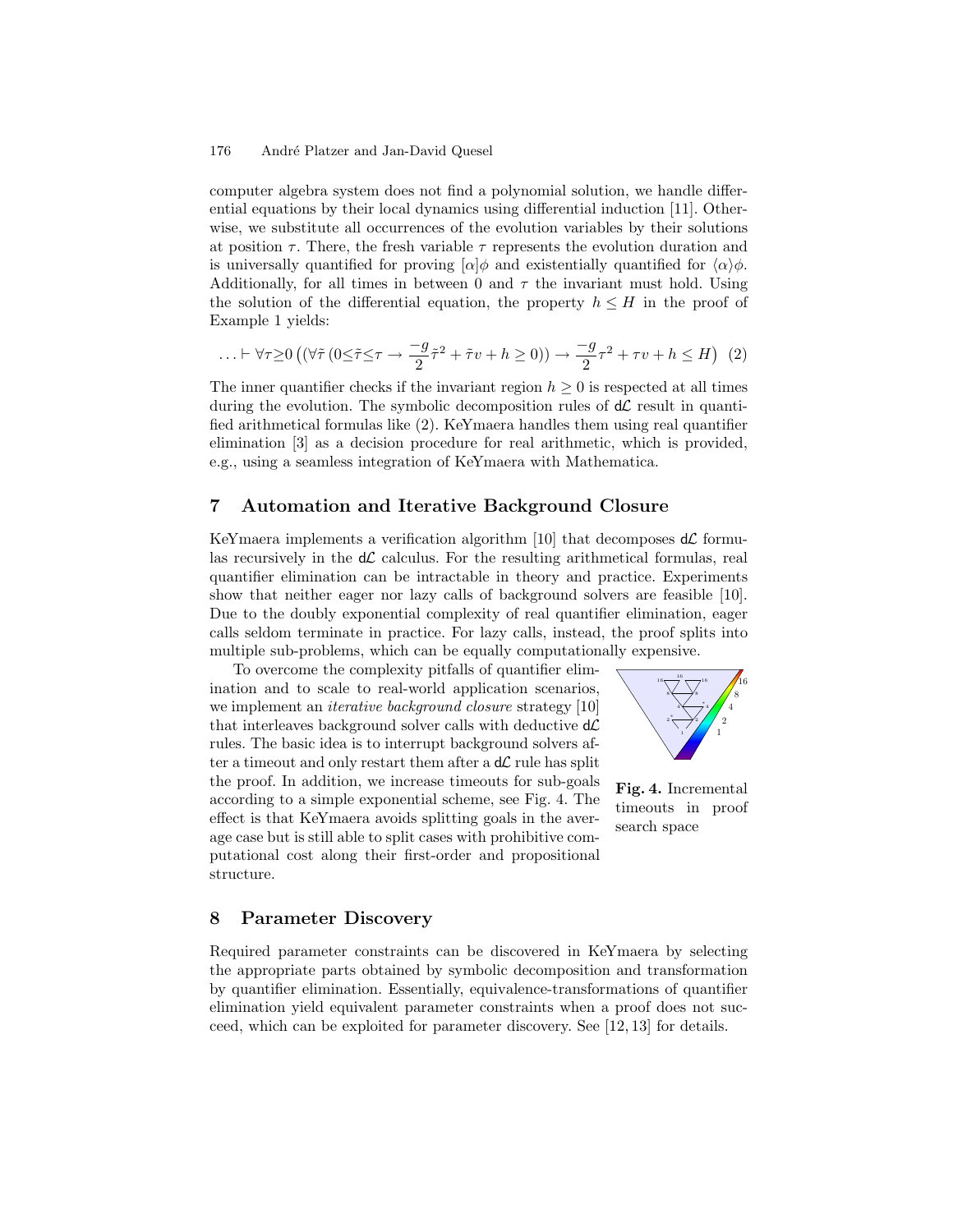Example 3. To obtain a fully parametric invariant for Example 2, properties for isolated modes like  $[h'' = -g]h \leq H$  can be analyzed in KeYmaera. By selecting the relevant constraints from the resulting formula we obtain the invariant

$$
v^2 \le 2g(H - h) \wedge h \ge 0
$$

which will be used for verifying the nondeterministic repetition of the system in Fig. 3. Assuming the invariant to hold in the initial state, we obtain a general parametric specification for the bouncing ball which is provable using KeYmaera:

$$
(v^2 \le 2g(H - h) \land h \ge 0 \land g > 0 \land H \ge 0) \rightarrow [Ball] (0 \le h \le H)
$$

# 9 Applications

KeYmaera can be used for verifying hybrid systems even in the presence of parameters in the system dynamics. Its flexible specification logic  $d\mathcal{L}$  can be used for discovering the required parameter constraints. We have verified several properties of the European Train Control System (ETCS) successfully in KeYmaera, including safety, liveness, controllability, and reactivity, thereby entailing collision freedom [14]. In addition, collision avoidance has been verified for roundabout maneuvers in air traffic management [16], which involve challenging continuous dynamics with trigonometric functions.

### 10 Related Work

Davoren and Nerode [4] outline other uses of logic in hybrid systems. Theorem provers have been used for verifying hybrid systems in STeP [8] or PVS [1]. However, they do not use a genuine logic for hybrid systems but compile prespecified invariants of hybrid automata into an overall verification condition. Further, by using background solvers and iterative background closure strategies, we obtain a larger degree of automation than interactive proving in STeP [8] or higherorder logic [1]. VSE-II [9] uses discrete approximations of hybrid automata for verification. In contrast, KeYmaera respects the full continuous-time semantics of hybrid systems. PHAVer [5] is a model checker primarily for linear hybrid automata. CheckMate [15] supports more complex continuous dynamics, but still requires initial states and switching surfaces to be linear. KeYmaera supports nonlinear constraints on the system parameters as required for train applications or even the parametric bouncing ball.

#### References

- 1. Ábrahám-Mumm, E., Steffen, M., Hannemann, U.: Verification of hybrid systems: Formalization and proof rules in PVS. In: ICECCS, IEEE Computer (2001) 48–57
- 2. Beckert, B., Hähnle, R., Schmitt, P.H., eds.: Verification of Object-Oriented Software: The KeY Approach. LNCS 4334. Springer (2007)